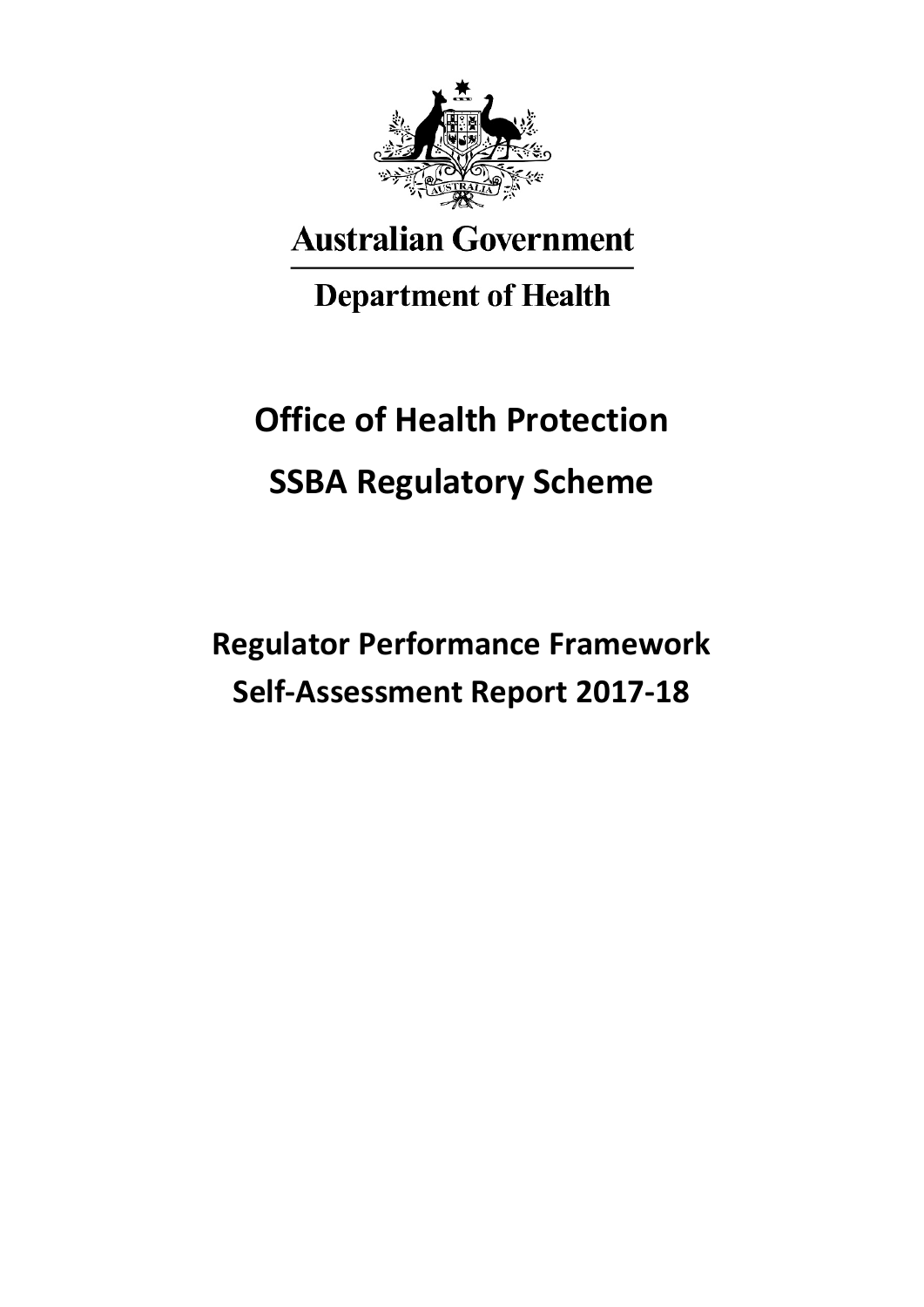### **Contents**

| $\label{lem:1} \mbox{Introduction} \,\, \ldots \,\, \ldots \,\, \ldots \,\, \ldots \,\, \ldots \,\, \ldots \,\, \ldots \,\, \ldots \,\, \ldots \,\, \ldots \,\, \ldots \,\, \ldots \,\, \ldots \,\, \ldots \,\, \ldots \,\, \ldots \,\, \ldots \,\, \ldots \,\, \ldots \,\, \ldots \,\, \ldots \,\, \ldots \,\, \ldots \,\, \ldots \,\, \ldots \,\, \ldots \,\, \ldots \,\, \ldots \,\, \ldots \,\, \ldots \,\, \ldots \,\, \ldots \,\, \ldots \,\, \ldots \,\,$ |
|------------------------------------------------------------------------------------------------------------------------------------------------------------------------------------------------------------------------------------------------------------------------------------------------------------------------------------------------------------------------------------------------------------------------------------------------------------------|
|                                                                                                                                                                                                                                                                                                                                                                                                                                                                  |
|                                                                                                                                                                                                                                                                                                                                                                                                                                                                  |
|                                                                                                                                                                                                                                                                                                                                                                                                                                                                  |
| KPI 1 - Regulators do not unnecessarily impede the efficient operation of regulated entities 6                                                                                                                                                                                                                                                                                                                                                                   |
| KPI 2 - Communication with regulated entities is clear, targeted and effective8                                                                                                                                                                                                                                                                                                                                                                                  |
| KPI 3 - Actions undertaken by regulators are proportionate to the regulatory risk being managed10                                                                                                                                                                                                                                                                                                                                                                |
| KPI 4 - Compliance and monitoring approaches are streamlined and co-ordinated12                                                                                                                                                                                                                                                                                                                                                                                  |
| KPI 5 - Regulators are open and transparent in their dealings with regulated entities13                                                                                                                                                                                                                                                                                                                                                                          |
| KPI 6 - Regulators actively contribute to the continuous improvement of regulatory frameworks. 14                                                                                                                                                                                                                                                                                                                                                                |
|                                                                                                                                                                                                                                                                                                                                                                                                                                                                  |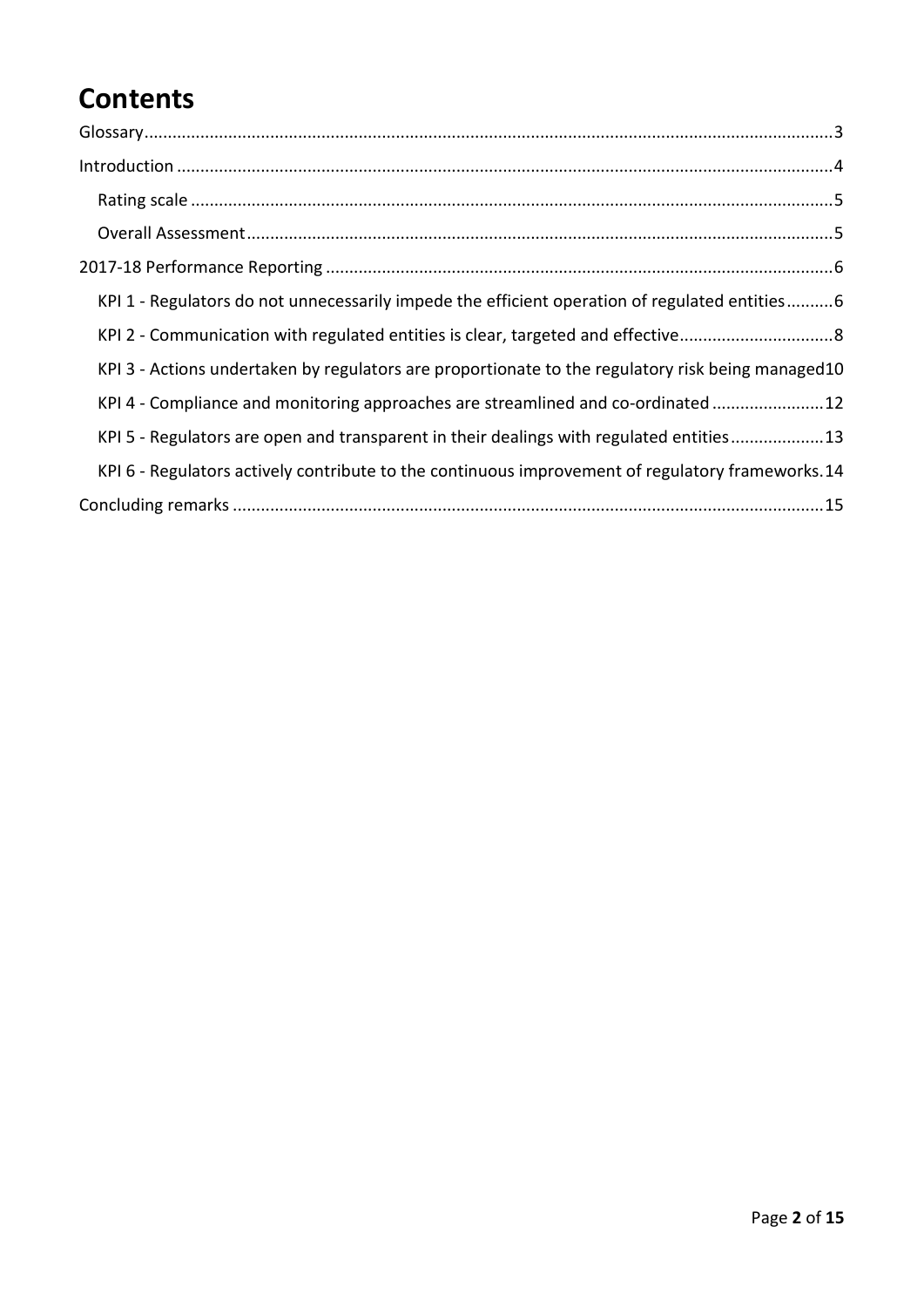## <span id="page-2-0"></span>**Glossary**

| <b>Acronyms</b> | <b>Description</b>                                             |
|-----------------|----------------------------------------------------------------|
| <b>ABLN</b>     | Australian (counter) Bioterrorism Laboratory<br><b>Network</b> |
| <b>AIC</b>      | Australian Intelligence Community                              |
| <b>DAWR</b>     | Department of Agriculture and Water Resources                  |
| <b>HEMB</b>     | Health Emergency Management Branch                             |
| <b>OGTR</b>     | Office of the Gene Technology Regulator                        |
| <b>PHLN</b>     | Public Health Laboratory Network                               |
| <b>RPF</b>      | Regulator Performance Framework                                |
| <b>SSBA</b>     | <b>Security Sensitive Biological Agents</b>                    |
| UN              | <b>United Nations</b>                                          |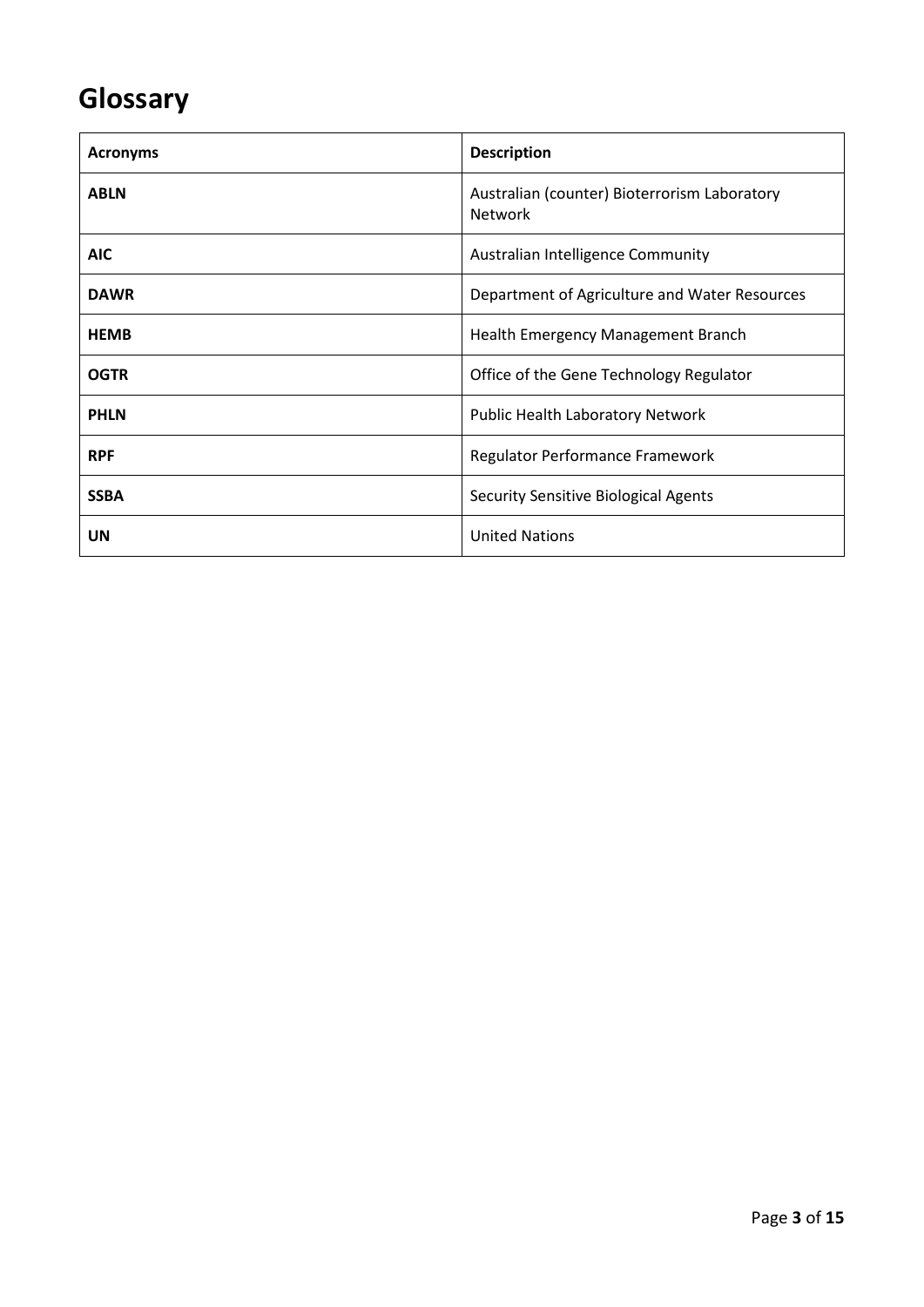### **Introduction**

<span id="page-3-0"></span>The Australian Government Department of Health (Health) has responsibility for administration of the Security Sensitive Biological Agents (SSBA) Regulatory Scheme. This is undertaken within the Health Emergency Management Branch (HEMB) of the Office of Health Protection. The aim of the scheme is to limit opportunities for acts of bioterrorism or biocrime to occur using harmful biological agents and to provide a legislative framework for managing the security of SSBAs.

Part 3 of the *National Health Security Act 2007* (NHS Act) establishes the regulatory scheme for entities and facilities that handle suspected or known SSBAs. The *National Health Security Regulations 2018* (NHS Regulations) support the NHS Act by providing operational detail about the SSBA Regulatory Scheme. Compliance obligations are described within the SSBA Standards and a monitoring and compliance program is run in cooperation with inspectors from the Office of the Gene Technology Regulator (OGTR).

The scheme was developed using risk management principles to achieve a balance between counter-terrorism concerns and the interests of the regulated community and aims to maintain full access to SSBAs for those with a legitimate need. The SSBA Regulatory Scheme also builds on Australia's obligations under the Biological and Toxins Weapons Convention and UN Security Council Resolution 1540.

The Australian Government is committed to reducing the cost of unnecessary or inefficient regulation imposed on business, community organisations and individuals. The Regulator Performance Framework (RPF) commenced on 1 July 2015 to establish a common set of performance measures that allows for the comprehensive assessment of regulator performance and their engagement with stakeholders. The way regulators administer regulations can have a major effect on the burden imposed, and therefore the framework aims to encourage regulators to undertake their functions with the minimum impact necessary to achieve regulatory objectives.

Under the RPF, regulators are required to undertake an annual, externally validated self-assessment against a common set of performance measures and pre-agreed evidence metrics. Health is also committed to providing a comprehensive external review of each regulator in scope under the RPF once in a three-yearly cycle.

The 2015-16 self-assessment report for the SSBA Regulatory Scheme included a table under each KPI to describe each of the approved evidence metrics, approved potential sources of evidence as well as comments to demonstrate that these were addressed over 2015-16, the first year for which the SSBA Regulatory Scheme undertook an externally validated and reported self-assessment. A shortened self-assessment report was developed for use in 2016-17 and a similar format is used to develop this 2017-18 report.

In 2016-17 the SSBA Regulatory Scheme was the first Health portfolio regulator to undergo an external review under the RPF and therefore was not required to have the 2016-17 self-assessment report externally validated, however this is a requirement for 2017-18.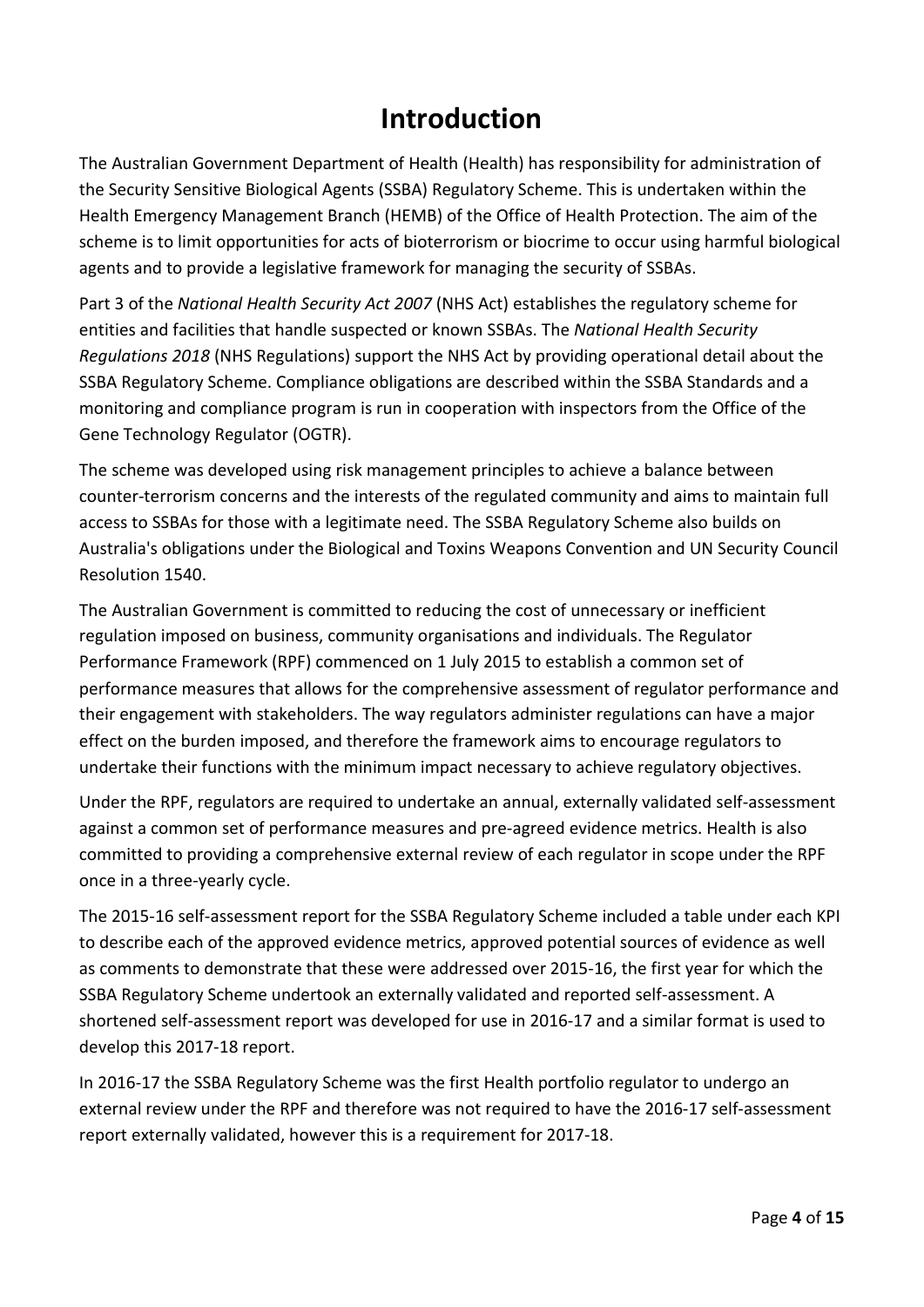A self-assessed rating is provided against each of the Measures / Metrics in this report. The rating is derived from the scale provided below.

#### **Rating scale**

<span id="page-4-0"></span>

| <b>Met</b>                            | <b>Substantially met</b>                      | Not met                             |
|---------------------------------------|-----------------------------------------------|-------------------------------------|
| Strong performance against all of the | Strong performance against <i>most</i> of the | Poor performance against all of the |
| measures under the KPI                | measures under the KPI                        | measures under the KPI              |

#### <span id="page-4-1"></span>**Overall Assessment**

Using the above performance ratings, targets have been met for all measures under the six KPIs.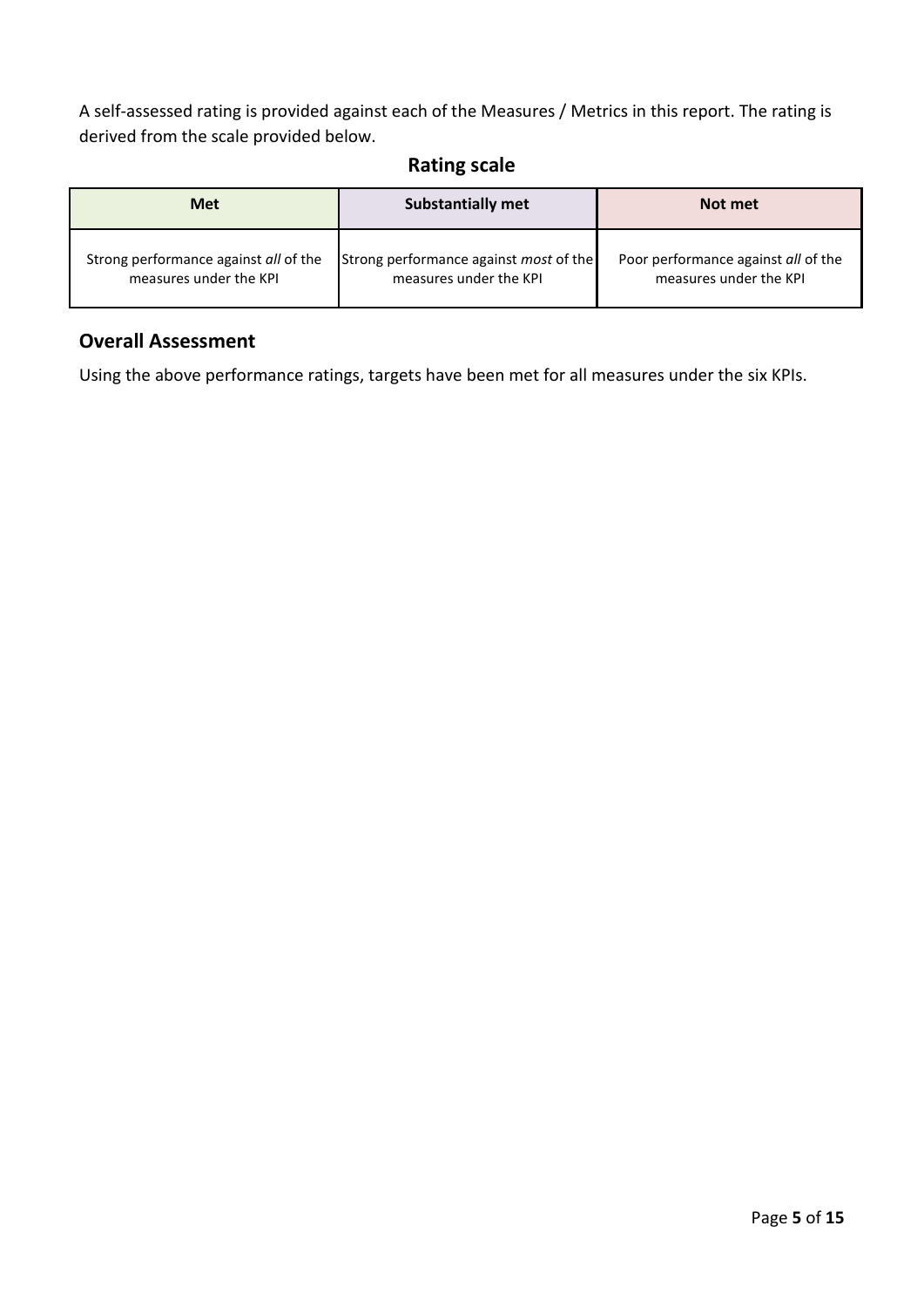# **2017-18 Performance Reporting**

<span id="page-5-1"></span><span id="page-5-0"></span>

| KPI 1 - Regulators do not unnecessarily impede the efficient operation of regulated<br>entities                                                                                                                                                                                                                                                                                                                                                                                                                                                                                                                                                            |                                                                                                                                                                                                                                                                                                                                                                                                                                                                                                                                                                                                        |  |
|------------------------------------------------------------------------------------------------------------------------------------------------------------------------------------------------------------------------------------------------------------------------------------------------------------------------------------------------------------------------------------------------------------------------------------------------------------------------------------------------------------------------------------------------------------------------------------------------------------------------------------------------------------|--------------------------------------------------------------------------------------------------------------------------------------------------------------------------------------------------------------------------------------------------------------------------------------------------------------------------------------------------------------------------------------------------------------------------------------------------------------------------------------------------------------------------------------------------------------------------------------------------------|--|
| <b>Measures/Metrics</b>                                                                                                                                                                                                                                                                                                                                                                                                                                                                                                                                                                                                                                    | <b>Evidence (Performance in 2017-18)</b>                                                                                                                                                                                                                                                                                                                                                                                                                                                                                                                                                               |  |
| <b>MEASURE 1 - REPORTING</b><br>Reporting burden kept to a minimum;<br>$\circ$<br>Reporting requirements appropriately reflect<br>$\circ$<br>level of risk.<br><b>Metrics</b><br>Annual review of reporting requirements;<br>Availability of online data collection system; and<br>Annual discussion with Public Health Laboratory<br>Network (PHLN)/Australian (counter)<br>Bioterrorism Laboratory Network (ABLN) to<br>maintain awareness of the regulated community<br>operational environment (to inform judgements<br>about the appropriate levels of risk<br>management).                                                                           | Informal review of reporting requirements was<br>$\bullet$<br>undertaken and the requirements remain fit for<br>purpose;<br>Website was available 24/7. No outages were<br>reported; and<br>• A face to face meeting with PHLN and ABLN was<br>held where relevant agenda items were discussed.                                                                                                                                                                                                                                                                                                        |  |
| <b>MEASURE 2 - INSPECTIONS</b><br>Burden of inspections kept to a minimum;<br>$\circ$<br>Unintended impacts on the regulated community<br>$\circ$<br>avoided.<br><b>Metrics</b><br>Annual review of inspection requirements;<br>Review inspection schedule at every compliance<br>committee meeting;<br>Four discussions per year with Office of the Gene<br>Technology Regulator (OGTR) and/or<br>Department of Agriculture and Water Resources<br>(DAWR) to monitor for unintended impacts on<br>the regulated community;<br>Review of feedback received from entities<br>following inspection;<br>No charges associated with compliance<br>inspections. | 2017-18 annual inspection plan was developed<br>$\bullet$<br>and reviewed at each SSBA compliance meeting to<br>ensure alignment with the OGTR schedule;<br>Informal review of inspection requirements was<br>$\bullet$<br>conducted;<br>Five Compliance Committee meetings were held<br>over 2017-18;<br>A list of action items from each SSBA Compliance<br>Committee meeting was maintained and<br>actioned;<br>Feedback received from entities through<br>inspection process was promptly responded to;<br>and<br>Inspections continued to be undertaken at no cost<br>to the regulated community. |  |
| <b>MEASURE 3 - ADMINISTRATION</b><br>Burden of administrative processes kept to a<br>$\circ$<br>minimum;<br>Administrative processing completed in a timely<br>$\circ$<br>manner.<br><b>Metrics</b><br>Availability of online data collection system; and<br>٠                                                                                                                                                                                                                                                                                                                                                                                             | The online data collection system was available<br>$\bullet$<br>$24/7$ ; and<br>All administrative requests were actioned within<br>two business days of receipt where possible.                                                                                                                                                                                                                                                                                                                                                                                                                       |  |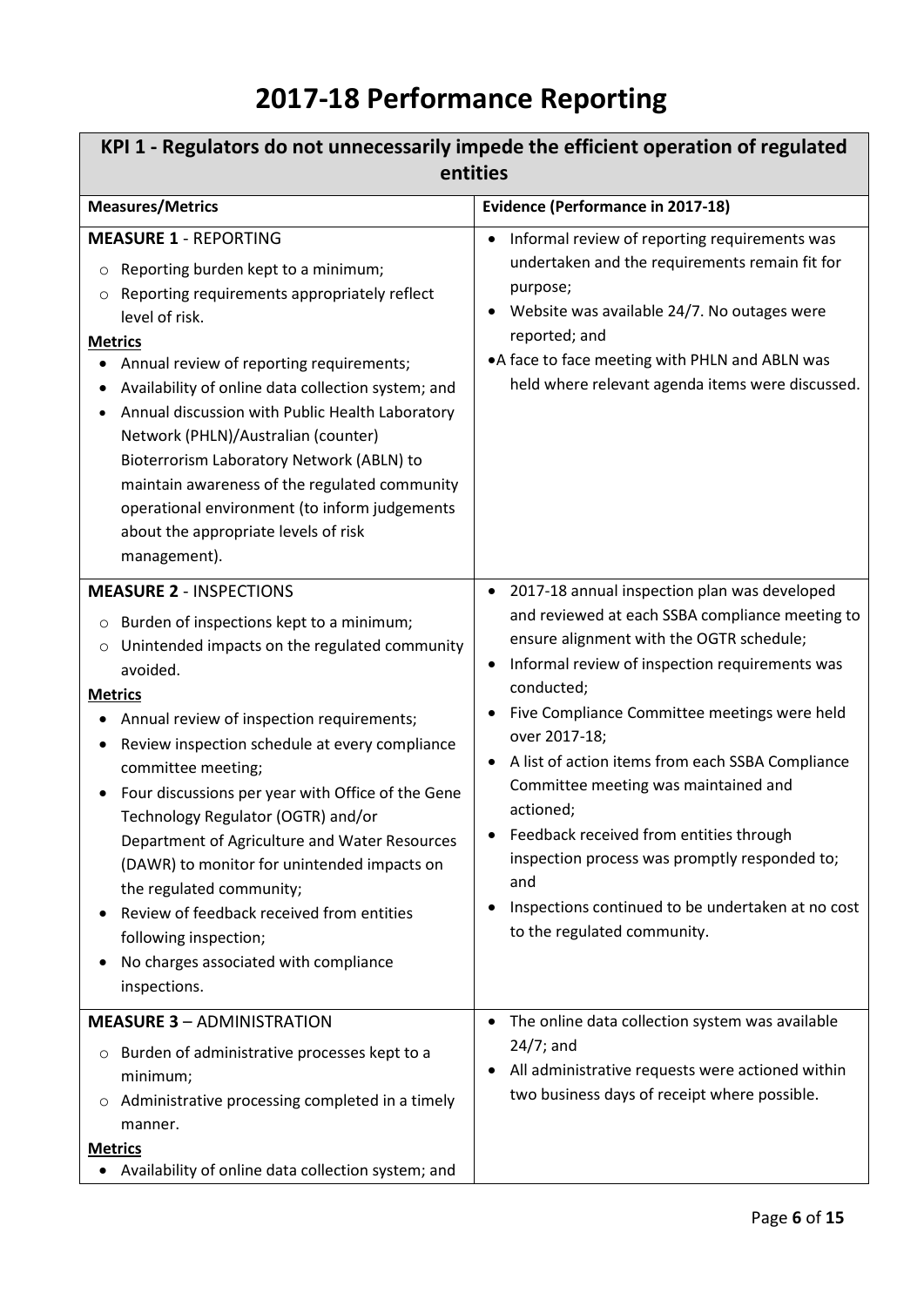### **KPI 1 - Regulators do not unnecessarily impede the efficient operation of regulated entities**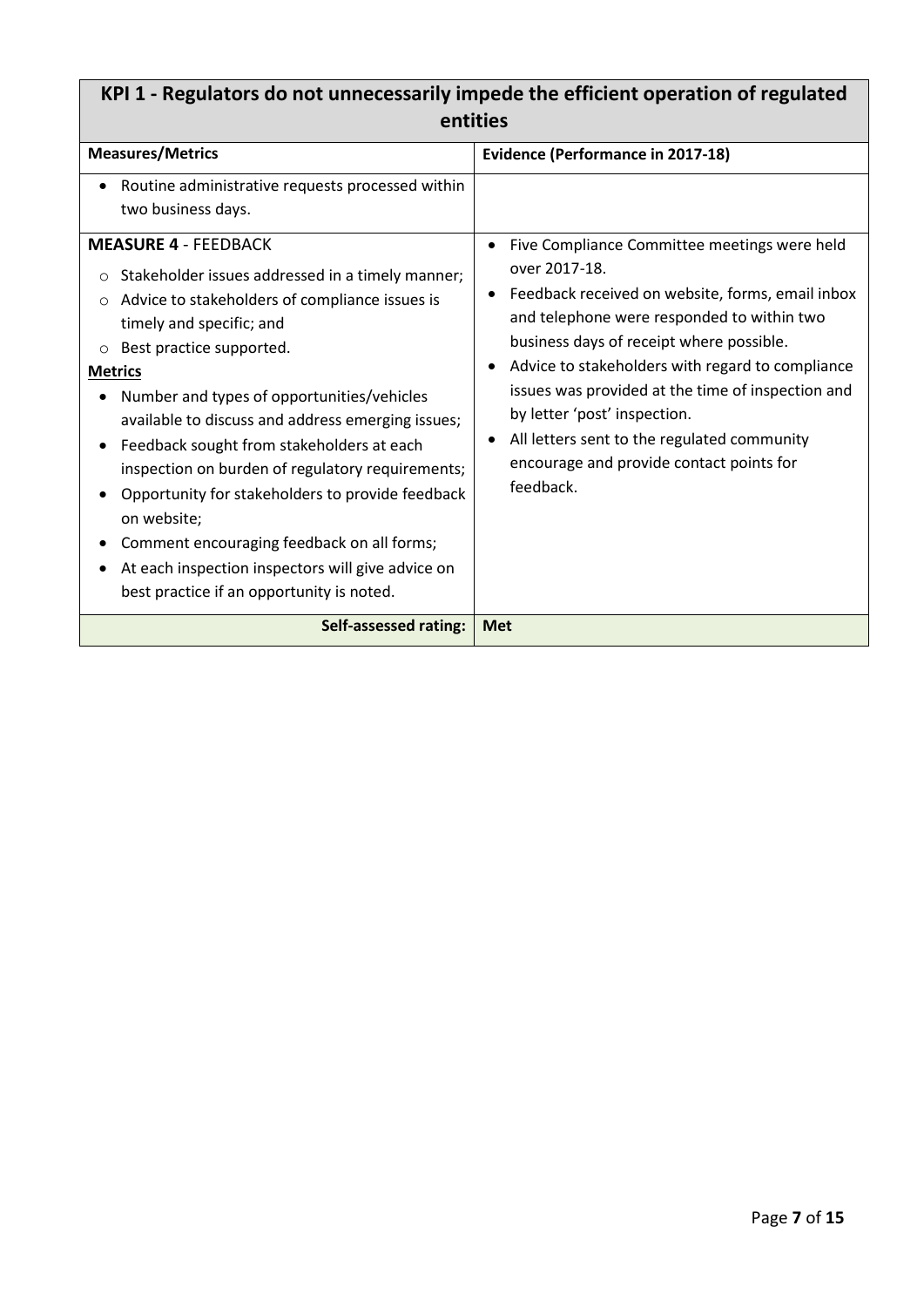<span id="page-7-0"></span>

| KPI 2 - Communication with regulated entities is clear, targeted and effective                                                                                                                                                                                                                                                                                                 |                                                                                                                                                                                                                                                                                                                                                                                                                                                                                                                                              |  |
|--------------------------------------------------------------------------------------------------------------------------------------------------------------------------------------------------------------------------------------------------------------------------------------------------------------------------------------------------------------------------------|----------------------------------------------------------------------------------------------------------------------------------------------------------------------------------------------------------------------------------------------------------------------------------------------------------------------------------------------------------------------------------------------------------------------------------------------------------------------------------------------------------------------------------------------|--|
| <b>Measures/Metrics</b>                                                                                                                                                                                                                                                                                                                                                        | <b>Evidence (Performance in 2017-18)</b>                                                                                                                                                                                                                                                                                                                                                                                                                                                                                                     |  |
| <b>MEASURE 1 - MATERIALS AVAILABLE WHICH</b><br>CLEARLY SET OUT REQUIREMENTS OF SCHEME<br><b>Metrics</b><br>Number of communication materials available<br>outlining scheme requirements and giving<br>guidance on implementation;<br>Online training tools available; and<br>$\bullet$<br>Documentation meets accessibility requirements<br>٠<br>of Australian Government.    | Within the reporting period the availability of the<br>SSBA Standards, Fact Sheets and Guidelines was<br>maintained 24/7.<br>The availability of the online training facility was<br>maintained 24/7.<br>One newsletter was circulated during the<br>reporting period.<br>The majority of documentation published on the<br>SSBA website meets accessibility requirements.<br>Lengthy documents such as the SSBA Standards,<br>will be assessed to ensure compliance with<br>accessibility requirements at the time of their next<br>review. |  |
| <b>MEASURE 2 - COMMUNICATION MATERIALS TO</b><br>COMPREHENSIVELY SUPPORT IMPLEMENTATION<br>OF REQUIREMENTS ARE AVAILABLE<br><b>Metrics</b><br>Number of options available providing<br>$\bullet$<br>information including fact sheets, website,<br>guidelines, newsletter, telephone line; and<br>Engagement with key representative groups such<br>$\bullet$<br>as PHLN/ABLN. | 11 SSBA Guidelines and 17 Fact Sheets were<br>maintained and available on the SSBA website;<br>and<br>A dedicated mailbox (ssba@health.gov.au) and<br>phone line (02) 6289 7477 were also available<br>over the reporting period and were attended to<br>during business hours.                                                                                                                                                                                                                                                              |  |
| <b>MEASURE 3 - TRAINING IS AVAILABLE TO</b><br><b>SUPPORT COMPLIANCE</b><br><b>Metrics</b><br>Training provided:<br>Number of online training modules available;<br>Number of guidelines available;<br>٠<br>Number of factsheets available;<br>Number of presentations to stakeholder fora;<br>and<br>Advice provided during inspections.                                      | Within the reporting period the Online Training<br>$\bullet$<br>Facility for the regulated community was<br>maintained 24/7;<br>11 SSBA Guidelines and 17 Fact Sheets were<br>maintained and available on the SSBA website;<br>A presentation on the SSBA Regulatory Scheme<br>was delivered to Biosecurity students at the<br>Australian National University;<br>Inspectors continued to provide regulatory advice<br>at the time of inspections.                                                                                           |  |
| <b>MEASURE 4 - NOTIFICATION OF CHANGES,</b><br>ISSUES AND NEW DEVELOPMENTS IS TIMELY AND<br><b>EASILY ACCESSIBLE</b><br><b>Metrics</b><br>Number of newsletters produced;<br>Number of newsletter articles framed to clarify<br>٠<br>issues identified; and<br>Emails regarding changes sent to regulated<br>community                                                         | One newsletter was produced in the reporting<br>$\bullet$<br>period;<br>No changes occurred to the SSBA Regulatory<br>Scheme during the reporting period and hence no<br>emails were required to be sent.                                                                                                                                                                                                                                                                                                                                    |  |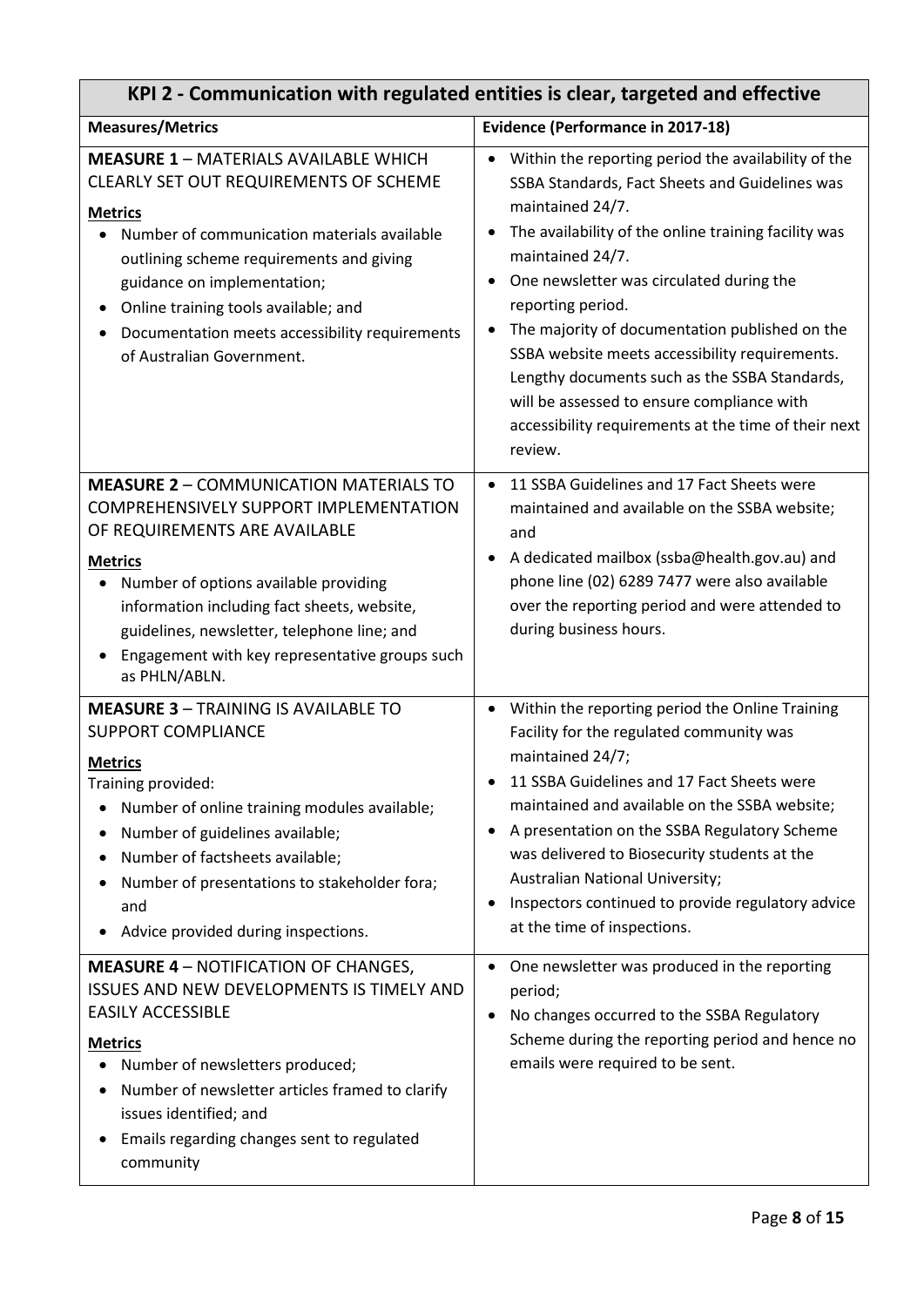| KPI 2 - Communication with regulated entities is clear, targeted and effective                                                                                                                                                                                                     |                                                                                                                                                                                                                                                             |
|------------------------------------------------------------------------------------------------------------------------------------------------------------------------------------------------------------------------------------------------------------------------------------|-------------------------------------------------------------------------------------------------------------------------------------------------------------------------------------------------------------------------------------------------------------|
| <b>Measures/Metrics</b>                                                                                                                                                                                                                                                            | <b>Evidence (Performance in 2017-18)</b>                                                                                                                                                                                                                    |
| <b>MEASURE 5 – A RANGE OF OPTIONS ARE</b><br>AVAILABLE FOR PROVIDING INFORMATION TO<br>STAKEHOLDERS AND FOR RECEIVING FEEDBACK<br><b>Metrics</b><br>Two way feedback provided during inspection<br>process;<br>Website;<br>Dedicated telephone assistance line; and<br>Email inbox | Inspectors continued to encourage that feedback<br>be provided by regulated entities during<br>monitoring inspections; and<br>The SSBA phone line and email inbox continued to<br>be monitored and any feedback received was<br>responded to appropriately. |
| Self-assessed rating:                                                                                                                                                                                                                                                              | <b>Met</b>                                                                                                                                                                                                                                                  |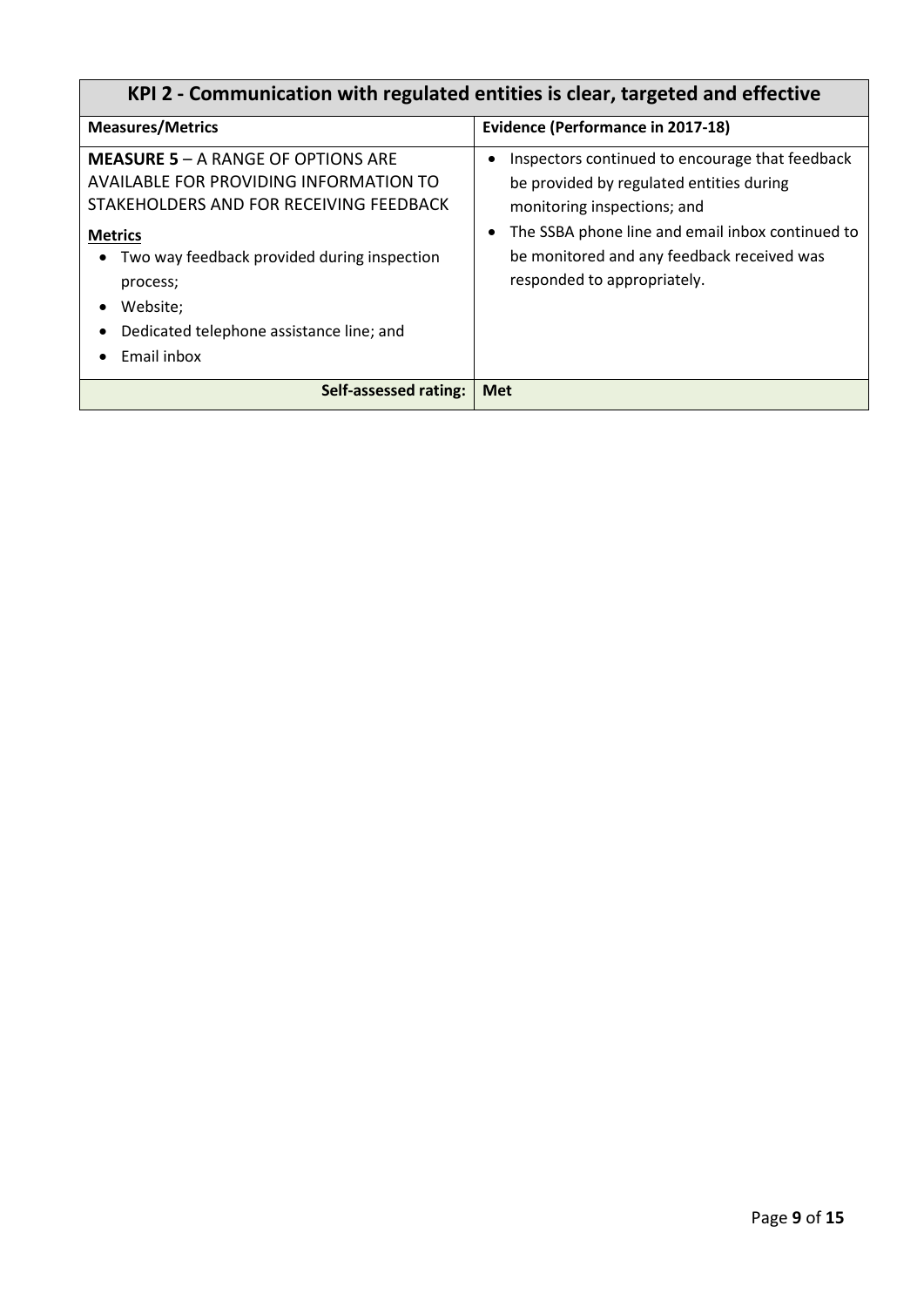### <span id="page-9-0"></span>**KPI 3 - Actions undertaken by regulators are proportionate to the regulatory risk being managed**

| <b>Measures/Metrics</b>                                                                                                                                                                                                                                                                                                                                                                                                                                                                                                                                                                                                                       | <b>Evidence (Performance in 2017-18)</b>                                                                                                                                                                                                                                                                                                                                                                                                                                                                                                                                                                                                                                                |
|-----------------------------------------------------------------------------------------------------------------------------------------------------------------------------------------------------------------------------------------------------------------------------------------------------------------------------------------------------------------------------------------------------------------------------------------------------------------------------------------------------------------------------------------------------------------------------------------------------------------------------------------------|-----------------------------------------------------------------------------------------------------------------------------------------------------------------------------------------------------------------------------------------------------------------------------------------------------------------------------------------------------------------------------------------------------------------------------------------------------------------------------------------------------------------------------------------------------------------------------------------------------------------------------------------------------------------------------------------|
| <b>MEASURE 1 - RISKS COMPREHENSIVELY ASSESSED</b><br><b>Metrics</b><br>Experts engaged to assess target agents for<br>scheme;<br>Risk level (i.e. biological threat level) reviewed by<br>experts through liaison with Australian<br>Intelligence Community;<br>Experts engaged to consider high risk areas of<br>work e.g. the Australian Federal Police comments<br>on research applications;<br>Staff administering scheme trained in risk<br>$\bullet$<br>assessment and familiar with operational<br>environment; and<br>Regulated entities provided with guidance<br>materials to assist in risk assessment for<br>biological security. | The differential requirements within the SSBA<br>$\bullet$<br>Standards continued to be applied as necessary;<br>Health continued to liaise with the Australian<br>Intelligence Community to monitor biological<br>agent threat levels.<br>Health continued to consult the Australian<br>Federal Police on any research applications<br>related to the handling of SSBAs.<br>Staff administering the scheme have been<br>trained in risk assessment and continue to be<br>familiar with the operational environment.<br>Security Risk Template was maintained and<br>available to assist regulated entities to maintain<br>their required risk assessment and risk<br>management plans. |
| <b>MEASURE 2 - RISK ASSESSMENT</b><br><b>REMAINS UP TO DATE</b><br><b>Metrics</b><br>Six monthly security briefing provided by the<br>Australian Intelligence Community (AIC);<br>Australia's risk setting routinely monitored<br>through regular analysis of intelligence<br>community briefing material; and<br>List of Security Sensitive Biological Agents<br>reviewed every 5 years.                                                                                                                                                                                                                                                     | An annual security briefing was provided by the<br>٠<br>Australian Intelligence Community;<br>Health continues to routinely monitor Australia's<br>risk setting for the handling of biological agents<br>of security concern, through analysing<br>intelligence community briefing material;<br>The List of SSBAs was reviewed and amended in<br>2016. A review of the listing of Highly Pathogenic<br>Influenza is currently being undertaken and is to<br>be finalised in 2019.                                                                                                                                                                                                       |
| <b>MEASURE 3 - REQUIREMENTS OF SCHEME ARE</b><br><b>COMMENSURATE WITH RISK</b><br><b>Metrics</b><br>Similar schemes overseas investigated annually to<br>compare risk management approach;<br>Scheme processes reviewed annually;<br>٠<br>Document template available to support security<br>risk assessment by participating entities<br>5 year compliance audit of research status; and<br>٠<br>Regulated entities provided with guidance<br>materials to assist in risk assessment including a<br>Risk Assessment Template to meet Part 2 of the<br>Standards.                                                                             | Health continued to maintain a watching brief of<br>$\bullet$<br>international schemes;<br>Scheme processes continued to be both formally<br>$\bullet$<br>and informally reviewed; and<br>Security Risk Template was maintained and<br>$\bullet$<br>available to assist regulated entities to maintain<br>their required risk assessment and risk<br>management plans.                                                                                                                                                                                                                                                                                                                  |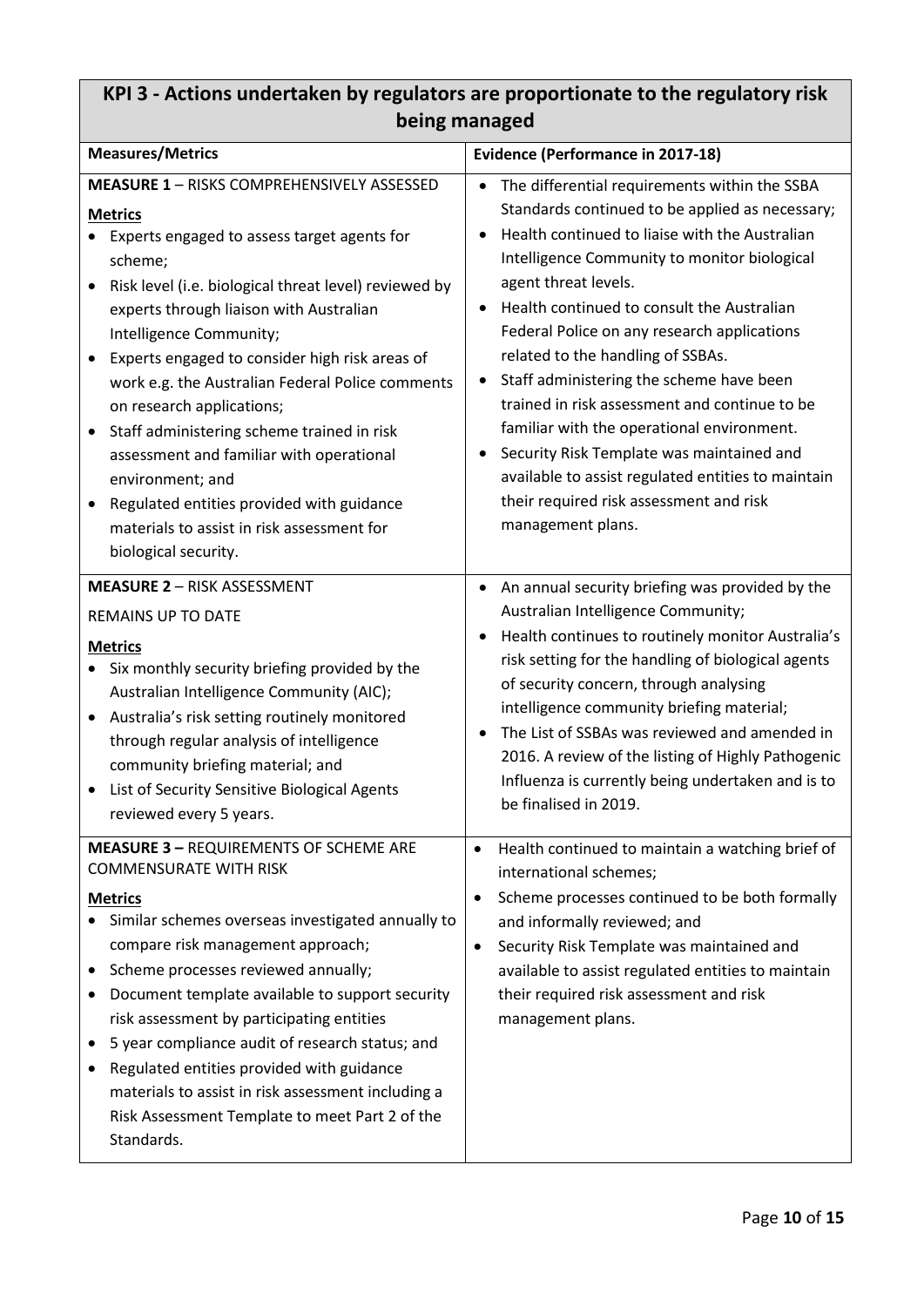| Dellig Hidridgeu                                                                                                                                                                                                                                                                                                                                                                                                                                                                             |                                                                                                                                                                                                                                                                                                                                                                                                                                                           |
|----------------------------------------------------------------------------------------------------------------------------------------------------------------------------------------------------------------------------------------------------------------------------------------------------------------------------------------------------------------------------------------------------------------------------------------------------------------------------------------------|-----------------------------------------------------------------------------------------------------------------------------------------------------------------------------------------------------------------------------------------------------------------------------------------------------------------------------------------------------------------------------------------------------------------------------------------------------------|
| <b>Measures/Metrics</b>                                                                                                                                                                                                                                                                                                                                                                                                                                                                      | <b>Evidence (Performance in 2017-18)</b>                                                                                                                                                                                                                                                                                                                                                                                                                  |
| <b>MEASURE 4 - SCHEME SUPPORTS DIFFERENTIAL</b><br>TREATMENT OF RISK<br><b>Metrics</b><br>Stratified scheme maintained with two tiers of<br>agents, each having requirements commensurate<br>to risk;<br>Specified strategies available for entities with<br>identified compliance issues e.g. repeat<br>inspections or spot checks; and<br>Different requirements for different/higher risk<br>purposes (known vs suspected SSBA handling,<br>handling agents for the purpose of research). | The two tiered List of SSBAs (containing 20<br>$\bullet$<br>agents) was maintained over the reporting<br>period; and<br>A range of inspection options continued to be<br>$\bullet$<br>maintained over the reporting period i.e.<br>comprehensive, mid-cycle, spot checks, special<br>inspections and desktop reviews;<br>The requirements within the SSBA Standards<br>$\bullet$<br>continued to be applied commensurate with the<br>level of risk posed. |
| <b>MEASURE 5 - FEEDBACK ON APPROPRIATENESS OF</b><br>RISK MANAGEMENT MEASURES SOUGHT<br>PERIODICALLY FROM STAKEHOLDERS<br><b>Metrics</b><br>Feedback sought from PHLN/ABLN on<br>appropriateness of scheme requirements.                                                                                                                                                                                                                                                                     | The requirements of the SSBA Regulatory<br>Scheme are regularly informally discussed with<br>PHLN and ABLN committee members. No formal<br>consultation with these two committees was<br>required during the reporting period.                                                                                                                                                                                                                            |
| Self-assessed rating:                                                                                                                                                                                                                                                                                                                                                                                                                                                                        | <b>Met</b>                                                                                                                                                                                                                                                                                                                                                                                                                                                |

### **KPI 3 - Actions undertaken by regulators are proportionate to the regulatory risk being managed**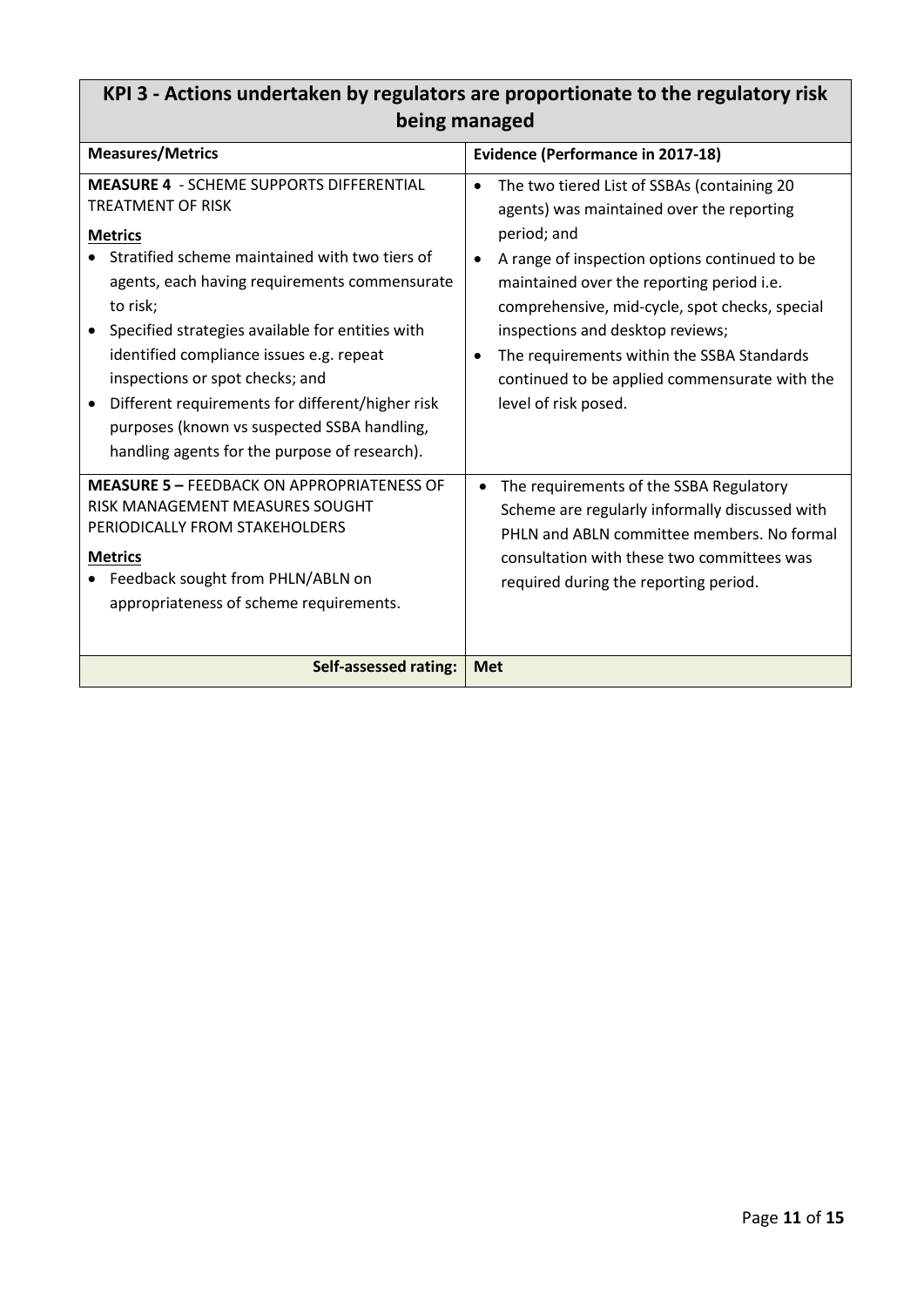| KrT + - Compilance and monitoring approaches are su cannified and co-ordinated                                                                                                                                                                                                                                                                                                                                                                          |                                                                                                                                                                                                                                                                                                                                                                                                                                                                                                                                                                                                                                                              |
|---------------------------------------------------------------------------------------------------------------------------------------------------------------------------------------------------------------------------------------------------------------------------------------------------------------------------------------------------------------------------------------------------------------------------------------------------------|--------------------------------------------------------------------------------------------------------------------------------------------------------------------------------------------------------------------------------------------------------------------------------------------------------------------------------------------------------------------------------------------------------------------------------------------------------------------------------------------------------------------------------------------------------------------------------------------------------------------------------------------------------------|
| <b>Measures/Metrics</b>                                                                                                                                                                                                                                                                                                                                                                                                                                 | <b>Evidence (Performance in 2017-18)</b>                                                                                                                                                                                                                                                                                                                                                                                                                                                                                                                                                                                                                     |
| <b>MEASURE 1 - INSPECTIONS COORDINATED WITH</b><br>OTHER REGULATORY AGENCIES<br><b>Metrics</b><br>Inspections carried out by OGTR staff trained in<br>laboratory assessments;<br>SSBA scheme continually monitors the work of<br>$\bullet$<br>OGTR and DAWR to ensure alignment;<br>OGTR consulted regarding any changes of<br>legislation; and<br>Number of inspections scheduled to coordinate<br>with inspections by other regulatory agencies.      | Inspections continued to be carried out by<br>$\bullet$<br>inspectors who are comprehensively trained in<br>laboratory quality management systems, risk<br>management and statutory compliance;<br>The 2017-18 SSBA inspection schedule was<br>considered in cooperation with the OGTR at the<br>commencement of the calendar year and at each<br>Compliance Committee meeting. Adjustments<br>were made to align with OGTR and Health<br>priorities as necessary;<br>Five Compliance Committee meetings were held<br>with OGTR over the reporting period;                                                                                                   |
| <b>MEASURE 2 - COMPLIANCE AND MONITORING</b><br>PROCESSES ARE STREAMLINED<br><b>Metrics</b><br>Review of inspection frequency and duration;<br>Inspection frequency is risk based;<br>All facilities at the same location within the one<br>entity are inspected at the same time;<br>SSBA Standards align with other regulatory<br>$\bullet$<br>scheme requirements as much as possible (for<br>example, record keeping for disposal records<br>etc.). | Within the reporting period the inspection<br>frequency and duration was considered to<br>remain appropriate<br>Inspections continued to be carried out on the<br>basis of risk i.e. Tier 1 agents every 18 months<br>and Tier 2 agents every two years;<br>Post-inspection compliance outcomes were also<br>considered from a risk-based perspective and<br>relayed to facility representatives once approved<br>by the appropriate departmental delegate.<br>Opportunities to improve the timeliness of this<br>process will continue to be explored; and<br>Where possible facilities registered under the<br>one entity were inspected at the same time. |
| <b>MEASURE 3 - FEEDBACK SOUGHT ON</b><br>OPPORTUNITIES FOR FURTHER STREAMLINING<br><b>Metrics</b><br>Streamlining and coordination discussed with<br>OGTR / DAWR.                                                                                                                                                                                                                                                                                       | Streamlining of inspections with the OGTR<br>٠<br>continued and was discussed at the five SSBA<br>Compliance Committee meetings. Opportunities<br>to improve alignment of inspections with the<br>OGTR will continue to be explored.                                                                                                                                                                                                                                                                                                                                                                                                                         |
| <b>Self-assessed rating:</b>                                                                                                                                                                                                                                                                                                                                                                                                                            | <b>Met</b>                                                                                                                                                                                                                                                                                                                                                                                                                                                                                                                                                                                                                                                   |

### <span id="page-11-0"></span>**KPI 4 - Compliance and monitoring approaches are streamlined and co-ordinated**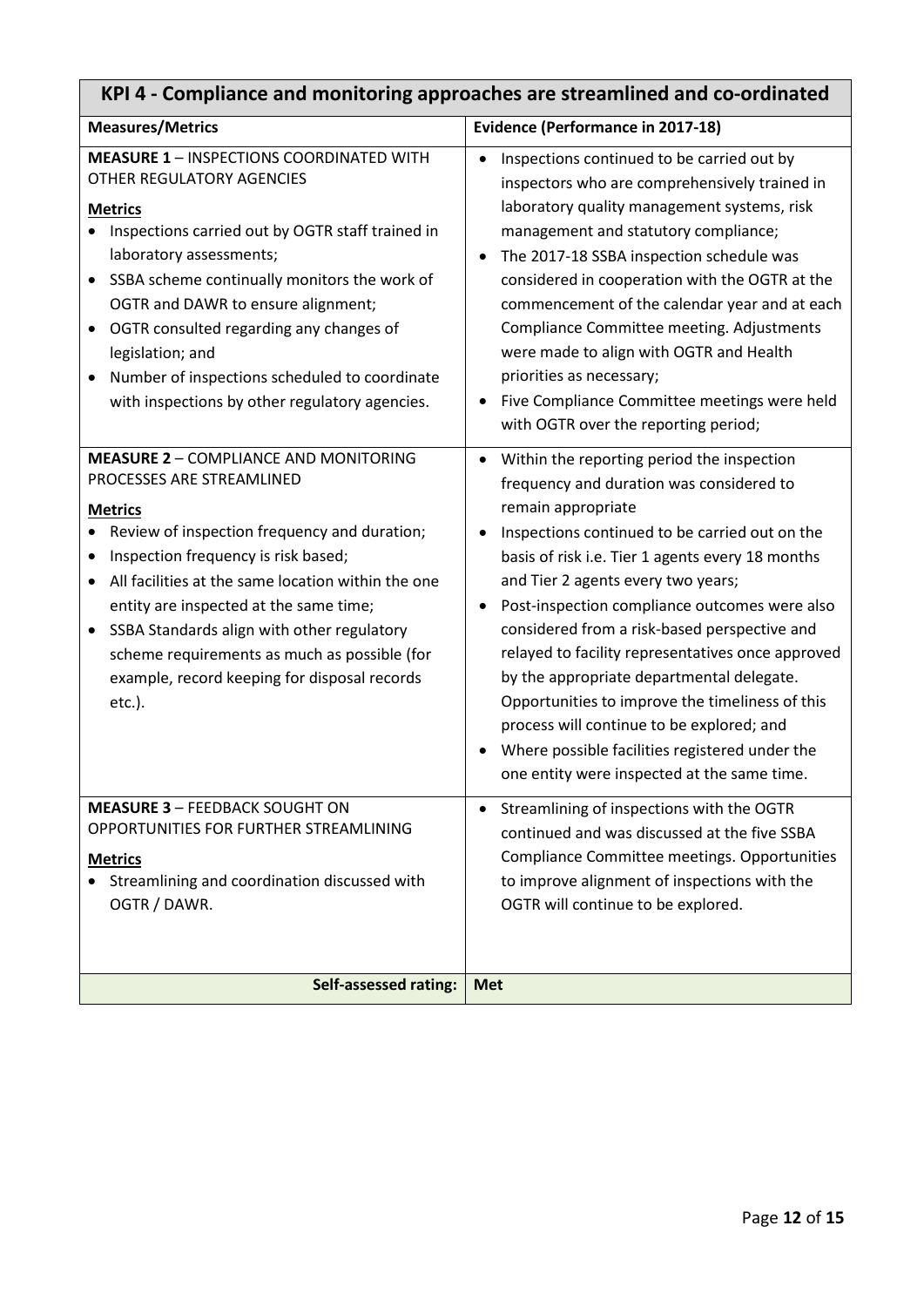<span id="page-12-0"></span>

| KPI 5 - Regulators are open and transparent in their dealings with regulated entities                                                                                                                                                                                                                                                                                                                                                                                                                             |                                                                                                                                                                                                                                                                                                                                                                                                                                                                                                              |  |
|-------------------------------------------------------------------------------------------------------------------------------------------------------------------------------------------------------------------------------------------------------------------------------------------------------------------------------------------------------------------------------------------------------------------------------------------------------------------------------------------------------------------|--------------------------------------------------------------------------------------------------------------------------------------------------------------------------------------------------------------------------------------------------------------------------------------------------------------------------------------------------------------------------------------------------------------------------------------------------------------------------------------------------------------|--|
| <b>Measures/Metrics</b>                                                                                                                                                                                                                                                                                                                                                                                                                                                                                           | <b>Evidence (Performance in 2017-18)</b>                                                                                                                                                                                                                                                                                                                                                                                                                                                                     |  |
| <b>MEASURE 1 - PURPOSE OF SCHEME, PROCESSES</b><br>AND USE OF DATA IS CLEARLY STATED<br><b>Metrics</b><br>Communication materials available i.e.<br>Factsheets, guidelines, website.                                                                                                                                                                                                                                                                                                                              | Within the reporting period communication<br>material remained available and up to date.                                                                                                                                                                                                                                                                                                                                                                                                                     |  |
| <b>MEASURE 2 - CONSULTATION UNDERTAKEN ON</b><br><b>CHANGES TO SCHEME</b><br><b>Metrics</b><br>Consultation with OGTR, PHLN, ABLN, Australia<br>New Zealand Counter Terrorism Committee<br>Chemical Biological Radiological Nuclear Security<br>Subcommittee, State and Territory counterparts,<br>Australian Intelligence Community;<br>Newsletters;<br>٠<br>Consultation with government agencies (DAWR<br>etc.); and<br>Consultation on changes with regulated<br>community and other interested stakeholders. | Five Compliance Committee meetings were held<br>$\bullet$<br>over the reporting period; and<br>No changes were made to the SSBA Regulatory<br>$\bullet$<br>Scheme over the reporting period, and therefore<br>no formal consultation or informal consultation<br>was required.                                                                                                                                                                                                                               |  |
| <b>MEASURE 3 - OPPORTUNITIES ARE REGULARLY</b><br>AVAILABLE FOR THE REGULATED COMMUNITY TO<br>ASK QUESTIONS AND TO PROVIDE FEEDBACK ABOUT<br>THE SCHEME<br><b>Metrics</b><br>Options for seeking information and providing<br>feedback:<br>Correspondence associated with reports and<br>inspections;<br>Email inbox;<br>O<br>Dedicated phone line; and<br>$\circ$<br>Inspections.<br>$\circ$                                                                                                                     | Mechanisms for the provision of feedback<br>continued to be described in all correspondence<br>templates;<br>The SSBA email inbox and phone line continued<br>to be monitored during business hours;<br>The National Incident Room phone line was<br>available 24/7 for emergency use only;<br>SSBA inspections provided another mechanism<br>by which facilities could provide feedback. Any<br>questions raised were responded to by<br>inspectors or the SSBA policy team efficiently<br>and effectively. |  |
| <b>Self-assessed rating:</b>                                                                                                                                                                                                                                                                                                                                                                                                                                                                                      | <b>Met</b>                                                                                                                                                                                                                                                                                                                                                                                                                                                                                                   |  |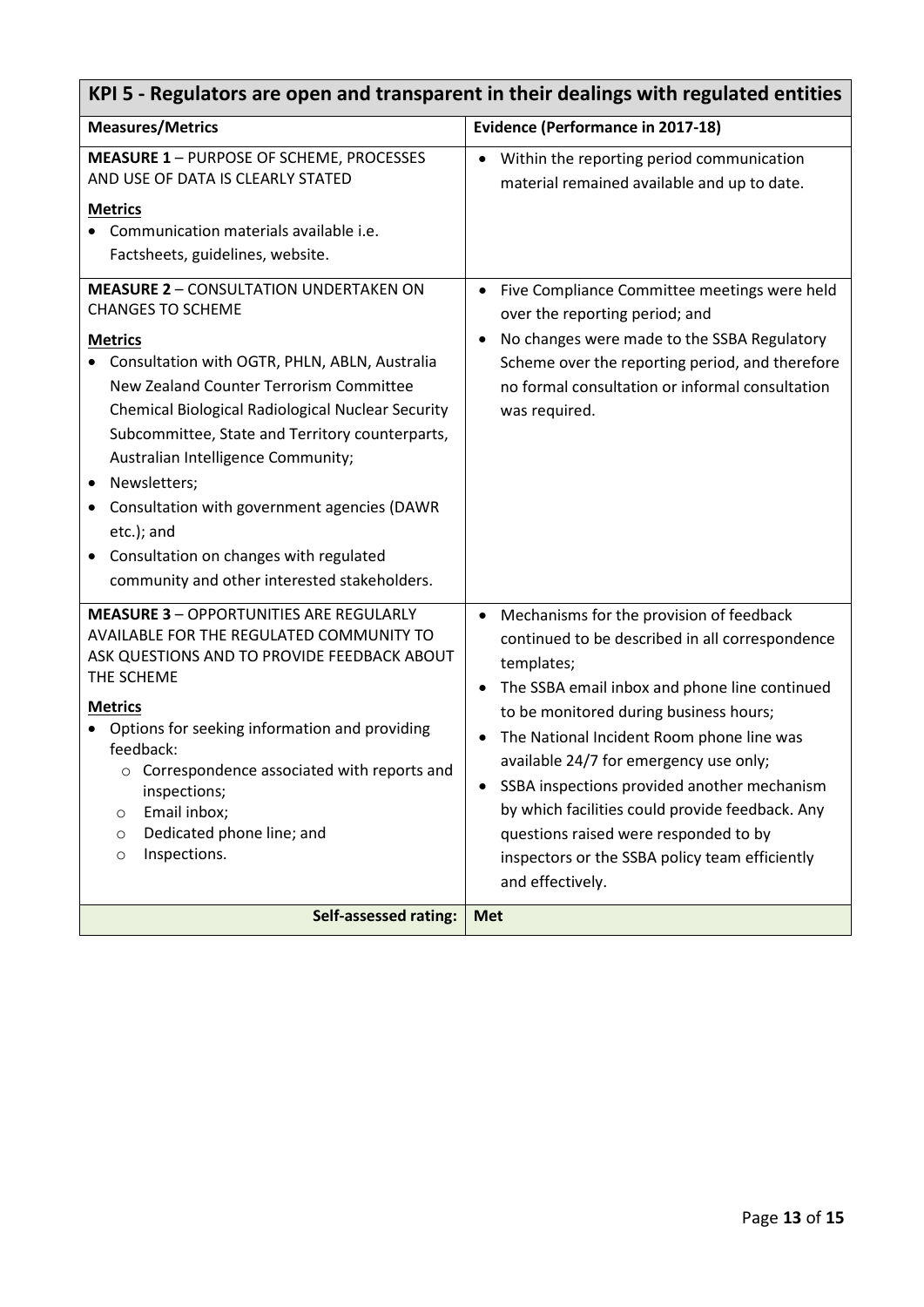### <span id="page-13-0"></span>**KPI 6 - Regulators actively contribute to the continuous improvement of regulatory frameworks**

| <b>Measures/Metrics</b>                                                                                                                                                                                                                                                                                                                                                                                                                                                                                                           | <b>Evidence (Performance in 2017-18)</b>                                                                                                                                                                                                                                                                                                                                                                                                                                                                                                                                                                                                                                                                                                                      |
|-----------------------------------------------------------------------------------------------------------------------------------------------------------------------------------------------------------------------------------------------------------------------------------------------------------------------------------------------------------------------------------------------------------------------------------------------------------------------------------------------------------------------------------|---------------------------------------------------------------------------------------------------------------------------------------------------------------------------------------------------------------------------------------------------------------------------------------------------------------------------------------------------------------------------------------------------------------------------------------------------------------------------------------------------------------------------------------------------------------------------------------------------------------------------------------------------------------------------------------------------------------------------------------------------------------|
| <b>MEASURE 1 - REGULAR REVIEW OF LEGISLATION,</b><br><b>REGULATIONS AND STANDARDS</b><br><b>Metrics</b><br>Review of legislation, regulations and Standards;<br>$\bullet$<br>Non-compliance trends analysed and considered;<br>Stakeholder feedback collected;<br>Broad assessment of lessons observed in the<br>regulatory schemes of comparable countries;<br>Mention of the scheme internationally as a model<br>$\bullet$<br>or to demonstrate good practice; and<br>Support the development of other legislative<br>schemes. | Within the reporting period:<br>No changes to SSBA legislation were required<br>during the reporting period. Work continued to<br>have the National Health Security Regulations<br>2008 re-made (due to a sunset date of<br>1 October 2018);<br>Non-compliance trends continued to be reviewed<br>and general advice / education with regard to this<br>was provided when necessary to the regulated<br>community;<br>• Feedback from stakeholders was considered and<br>added to a matrix of issues, if deemed necessary;<br>Amendments were made where necessary to<br>Fact Sheets and Guidelines (minimal changes<br>made); and<br>The SSBA Regulatory Scheme remained open to<br>the provision of advice relating to the<br>development of other schemes. |
| <b>MEASURE 2 - FEEDBACK SOUGHT TO ENABLE</b><br><b>CONTINUOUS IMPROVEMENT</b><br><b>Metrics</b><br>Email inbox / phone line / website<br>/correspondence comments monitored for<br>issues, potential for improvement; and<br>Inspectors explore reasons for non-compliance<br>(with a view to addressing the cause).                                                                                                                                                                                                              | Feedback from the regulated community<br>$\bullet$<br>continued to be encouraged through the SSBA<br>inbox, phone line and all correspondence with<br>stakeholders;<br>The inspectors continued to seek guidance from<br>$\bullet$<br>the SSBA policy team when more complex<br>compliance issues arose. These were promptly<br>addressed and where necessary raised for<br>discussion at the Compliance Committee<br>Meetings.                                                                                                                                                                                                                                                                                                                               |
| <b>Self-assessed rating:</b>                                                                                                                                                                                                                                                                                                                                                                                                                                                                                                      | <b>Met</b>                                                                                                                                                                                                                                                                                                                                                                                                                                                                                                                                                                                                                                                                                                                                                    |